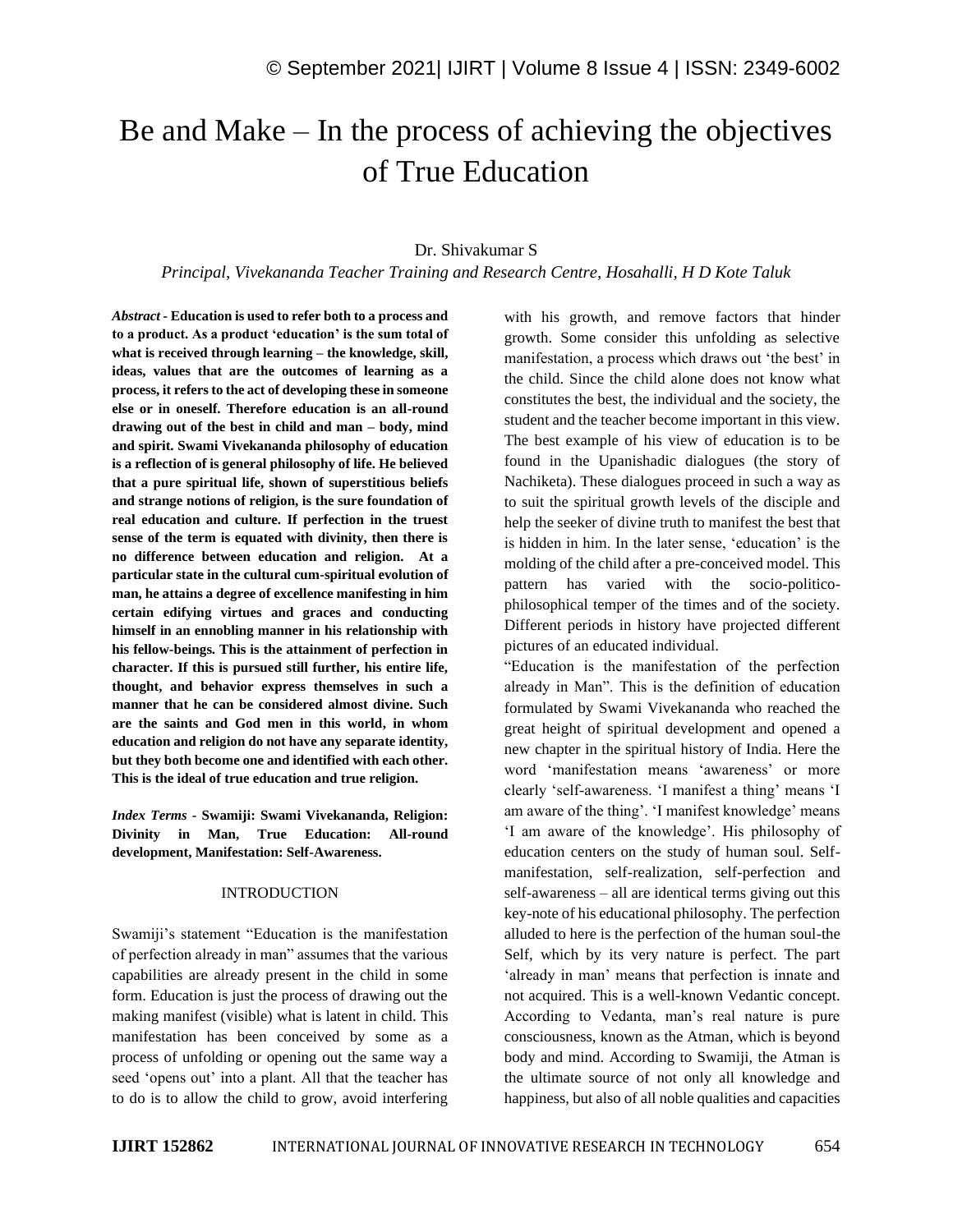inherent in man. Education is the process by which this innate perfection is manifested.

According to Swamiji knowledge is inherent in man, no knowledge comes from outside, it is all inside. What we say a man 'knows' should, in strict psychological language, be what he/she 'discovers' or 'unveils'. What a man 'learns' is really what he/she 'discovers' by taking the cover off his/her own soul which is a mine of infinite knowledge. All knowledge that the world has ever received comes from the mind; the infinite library of the universe is in your own mind. The external world is only the suggestion, the occasion, which seats you to study your own mind. What is the end aim of education? Swamiji answers: "The end of all education, all training should be "lifebuilding, man-making, character-making, and assimilation of ideas'. The aim of education is to make man competent to solve the problems of life. When a person receives this kind of character-building education, he will not remain a playing in the hands of nature. He exercises control over both external nature, by mastering the several physical forces with the help of the knowledge of science and technology, and internal nature, by mastering his own inborn tendencies and aptitudes with the help of self-culture and spiritual growth. This is termed as 'total education' by Swami Vivekananda. (Science is our struggle in the outer world. Religion is our struggle in the inner world- Swami Ramakrishnananda)

Levels of Manifestation of potentiality: Let us look at this from the particular point of view; survival is the most basic instinct in man-survival of himself and the race. So whether we have schools or not, every individual's first concern is with his survival. All the developments of the human race from time immemorial to the present time-like invention of fire, agriculture, tools, wheel and so on where all hidden in the human beings. It requires but a situation, a challenge or a suggestion to bring it out. When that stimulus is available, it works towards survival strategies. When man reaches a certain stability in the struggle for existence, he looks towards other finer things, like improvement is living conditions, art, culture, etc. these also are hidden in human but only in a potential form waiting to manifest, requiring only stimulus from outside.

When he crosses these two minestrones, i.e., bare survival and for some, a comfortable living, he searches for the meaning of his existence. This urge

takes him deeper into himself and takes him to the manifestation of his full spiritual potential. This he may acquire from a teacher or by communion with nature or may be by diving deep within his own self. Thus we see that manifestation of the perfection already in man is the aim of all education through it may be in survival stages according to the state in which the particular human being is placed. For a man who is struggling for existence, his education and the corresponding manifestation of perfection is limited to the acquiring of the bare necessities like good, clothing and shelter. But as he evolves, and with the right type of education, he progresses towards arts and culture and finally towards the spiritual fulfillment. Right type of education is important at every stage because if a poor man gets more wealth but not the right education, he squanders it. Even a slightly evolved person, if he does not understand the real fulfillment as the manifestation of the perfection, he wallows in his wealth or gets into other desires.

This present education system is aimed mainly at the first stage, i.e., how to equip people for earning their livelihood; that too in an undesirable manner by cramming a lot of information without assimilating and internalizing the ideas. It does not give any stimulus that is required for assimilation of help towards opening the higher faculties and potentialities. Thus even those who are earning handsome amounts are stuck with their wealth. An education system modified to give stimulus to people of all cultural, moral and spiritual content can improve the situation. This can be achieved by teachers acting as facilitators instead of only information providers, thus allowing students to grow by themselves in the path of least resistance by assimilation of ideas and also by laying due stress on good character by teachers' own exemplary lives. In any situation from primary education to higher education the teacher is the key figure in providing the right type of environment and stimulus to the students. That is why we treat our teachers with utmost respect with prayers like: Gurur Brahma Gurur Vishnuh Gurudervo Maheshwarah.

Curricula: Swamiji's views on curriculum for school education have three unique features.

1. In the first place, Swamiji advocated incorporating science and technology in school curricula. In the course of a conversation, Swamiji once said; We need technical education and English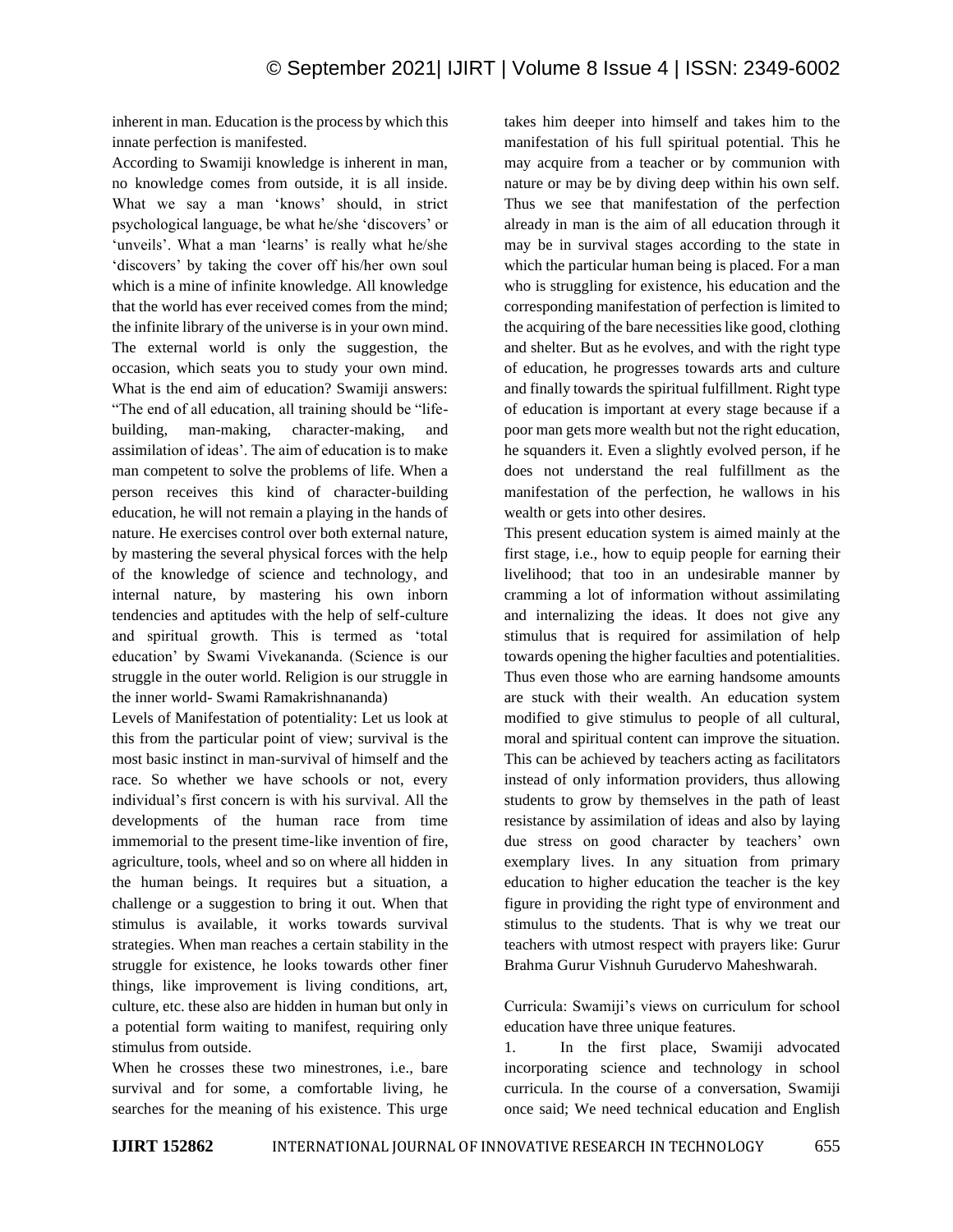knowledge and western science, that will develop industries, so that mean instead of seeking service may earn enough to provide for themselves.

2. The second charactereristic feature of Swamiji's views on curricula is his concept of manmaking education. Swamiji advocated the concept of total development of man which includes the physical, mental and spiritual.

3. The third characteristic feature of Swamiji's views on curricula is his emphasis on certain values in education. On the concept of 'value', scholars differ widely. Taking swamiji's concept of man-making education into consideration we can give the following definition of values: Values are attitudes or states of human mind which appraise things and courses of actions, and select and pursue that which tends to improve the quality of individual and collective life. Though Swamiji never used the term 'Value' in the sense we use it now, we can identify certain important values which Swamiji stressed in education. These values are Shraddha or faith, strength and fearlessness, selflessness, moral purity etc.

Method of Instructions: Having analyzed the goal or objective of education, the question naturally arises here, how can these values be communicated to children and youths? Swamiji's answer is clear – 'One should live from his very boyhood with one whose character is like a blazing fire and should have before him a living example of the highest teaching'. Everyone who has dealt with children and adolescents knows the truth of this statement. It is not possible to instill virtues and noble qualities in youngsters merely though sermons. It can be done only through living contact. Swamiji plays a lot of emphasis on the environment at home and school for the proper growth of the child. The parents as well as the teachers should inspire the child by the way they live their lives. Swamiji wanted the ancient tradition of Gurukula vasa (living with the preceptor) to be revived. That is why he said, 'Believe that the soul is immortal, infinite and all-powerful. My ideas of education is personal contact with the teacher- Gurugriha vasa. Without the personal life of a teacher there would be no education. Consequently, he draws our attention to the fact that the task of the teacher is only to help the child to manifest its knowledge by removing the obstacles in its way. In his words: 'Thus Vedanta says that within man is all knowledge even in a boy it is so and it requires only an awakening and that much is the work of a teacher'. To drive his point home, he refers to the growth of a plant. Just as in the case of a plan, one cannot do anything more than supplying it with water, air and manure while it grows from within its own nature, so is the case with a human child.

Fields of study: Swami Vivekananda, in his scheme of education, meticulously includes all those studies, which are necessary for the all-round development of the body, mind and soul of the individual. These studies can be brought under the broad heads of physical culture, aesthetics, classic, languages, religion, science and technology. According to Swamiji, the culture values of the country should from an integral part of the curriculum of education. The culture of India has its roots in her spiritual values. The time-tested values are to be imbibed in the thoughts and lives of the students through the study of the classic like Ramayana, Mahabharata, Gita, Vedas and Upanishads. This will keep the perennial flow of our spiritual values into the world culture.

Religion is the Manifestation of divinity already in Man: Swamiji reiterates that religion is the innermost core of education. However, by religion, he does not men any particular kind of its but its essential character, which is the realization of the divinity already in man. Defining religion: He wrote "Religion is the realization of Spirit as spirit!" "Religion is not in books, nor in theories, nor in dogmas, no in talks, not even reasoning. It is being and becoming. To be religious for him means leading life in such a way that we manifest our higher nature, truth, goodness and beauty, in our thoughts, words and deeds. All impulses, thoughts and actions which lead one towards this goal are naturally ennobling and harmonizing, and are ethical and moral in the truest sense. It is in this context that Swamiji's idea of religion, as the basis of education should be understood. We note that in his interpretation, religion and education share the identity of purpose. Why religion forms the very foundation of education becomes clear in his following words: 'In building up character, in making for everything that is good and great, in bringing eace to others, and peace to one's own self, religion is the highest motive power, and therefore, ought to be studied from that standpoint. Swamiji believes that if education with its religious core can invigorate man's faith in his divine nature and the infinite potentialities of the human soul, it is sure